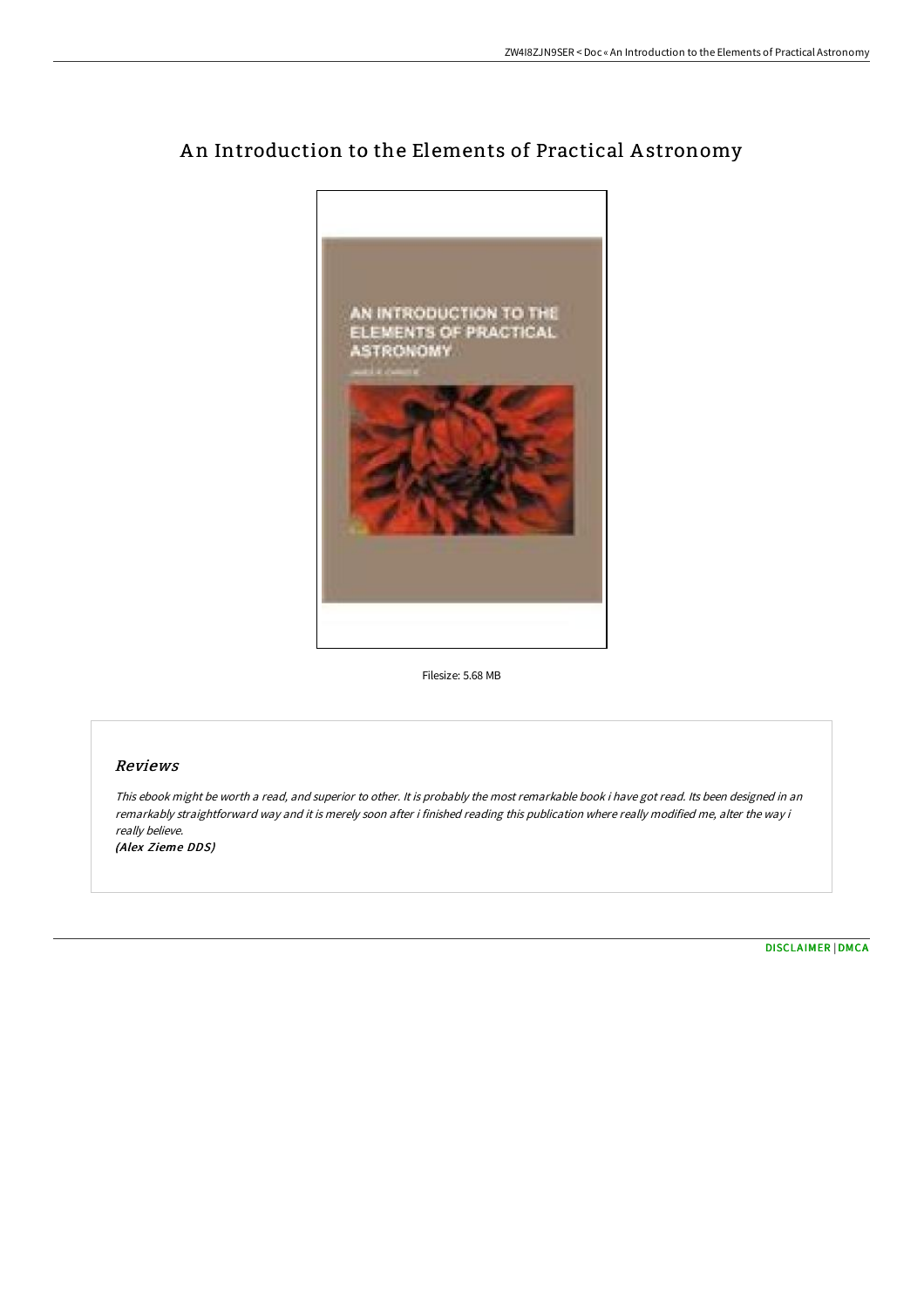## AN INTRODUCTION TO THE ELEMENTS OF PRACTICAL ASTRONOMY



To get An Introduction to the Elements of Practical Astronomy eBook, make sure you refer to the hyperlink beneath and save the document or get access to additional information which might be in conjuction with AN INTRODUCTION TO THE ELEMENTS OF PRACTICAL ASTRONOMY ebook.

Rarebooksclub.com, United States, 2012. Paperback. Book Condition: New. 246 x 189 mm. Language: English . Brand New Book \*\*\*\*\* Print on Demand \*\*\*\*\*.This historic book may have numerous typos and missing text. Purchasers can download a free scanned copy of the original book (without typos) from the publisher. Not indexed. Not illustrated. 1853 Excerpt: .correspond to the arc of the terrestrial equator between their terrestrial meridians, and will therefore measure their diFerence of longitude. E 50 DETERMINATION OF GREENWICH MEAN TIME. Now TE, or the angle T PE, is the sidereal time at the place whose meridian is PZE and TEQ, or the angle TPQ is the sidereal time at the place whose meridian is PZ Q; consequently, the diFerence of the sidereal time at any two places at the same instant, is equivalent to the diFerence of the terrestrial longitudes of the two places. 92. In order to find the sidereal time at our own place of observation, we have only to observe the transit of any star whose M is marked in our catalogue; if then we know, or can find by any means, the sidereal time at the other place when our observation was made, we at once obtain the diFerence of longitude of the two places; and, if either place be on that meridian from which all terrestrial longitudes are measured (the meridian of Greenwich), this diFerence will be the longitude of the other place, east, if the time at that place is later than at Greenwich, and west, if the contrary. 93. What has been here said of sidereal time applies equally to mean solar time and to apparent time, only that, in the latter case, we have no direct means of obtaining its exact amount at the distant place, except through the intervention of...

Read An [Introduction](http://www.bookdirs.com/an-introduction-to-the-elements-of-practical-ast.html) to the Elements of Practical Astronomy Online  $\blacksquare$ Download PDF An [Introduction](http://www.bookdirs.com/an-introduction-to-the-elements-of-practical-ast.html) to the Elements of Practical Astronomy